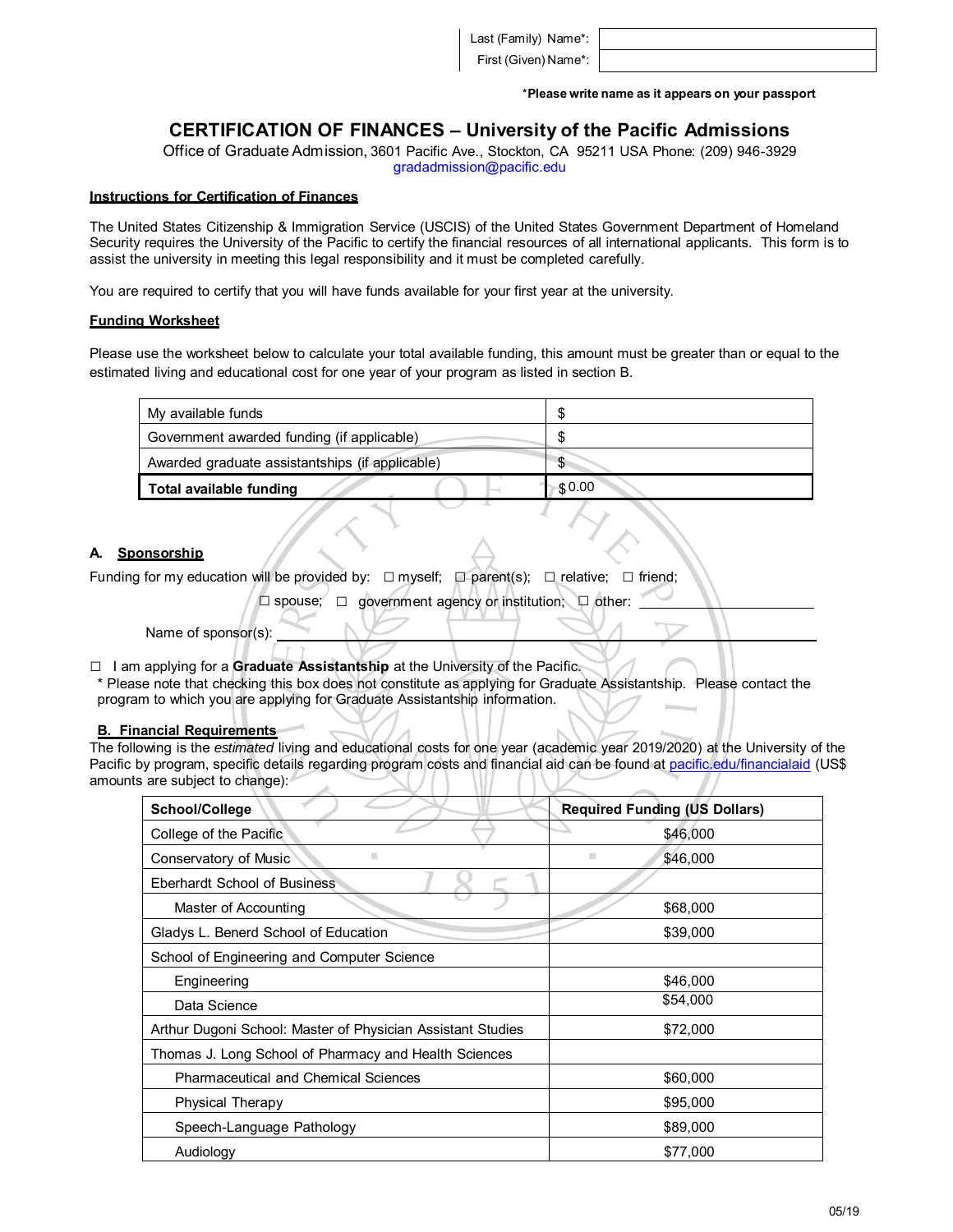Last (Family) Name\*:

First (Given) Name\*:

\***Please write name as it appears on your passport**

# **CERTIFICATION OF FINANCES – University of the Pacific Admissions**

Office of Graduate Admission, 3601 Pacific Ave., Stockton, CA 95211 USA Phone: (209) 946-3929

gradadmission@pacific.edu

# **C. Official Bank Statement**

- Bank Statement: The letter from my bank, if I am sponsoring myself or from my sponsor's bank, must:
	- be in English;
	- be on bank letterhead/stationary (which should include the name and address of the bank);
	- have the name of the person on the account;
	- have the amount of funds for at least the amount required for the first year of the program **in the currency of the country and the conversion amount in U.S. dollars**;
	- must not be more than 6 months old when it is sent to the University of the Pacific. **Copies are acceptable**

### **D. Original Sponsor Letter (if applicable)**

Sponsor letter: If you have a sponsor, the letter from the sponsor must state that the sponsor will be financially responsible for your education while you are at the University of the Pacific. It must include your name, the sponsor's name and address, and the sponsor's **original** signature. The sponsor must also submit **an original bank letter** certifying funds (follow bank letter requirements). Letters must not be more than 6 months old when it is sent to the University of the Pacific. **Copies are acceptable.**

If you have more than one sponsor there must be a letter from each sponsor and a letter from each sponsor's bank. If there is more than one person on a bank account, each person must sign a sponsor letter.

### **E. Dependent Funding (if applicable)**

- □ Dependents will accompany me to the US. Number of dependents:
	- On a separate sheet of paper list the first, middle, last (family name), relationship, gender, birth date, country of citizenship, and country of birth for each dependent.

### **F. Certification of Documentation**

| l (please print vour name).                                                                                                  |  | certify that I am submitting |
|------------------------------------------------------------------------------------------------------------------------------|--|------------------------------|
| official documentation that the total amount of funds that I have available for my first full vear of study at University of |  |                              |
| the Pacific is US\$                                                                                                          |  |                              |

I have also submitted official documentation that the total amount of funds that I have available for my dependent(s) is US\$ .

Check at least one:

- □ I am sponsoring myself. I have enclosed a letter from my bank.
- $\Box$  I have a sponsor. I have enclosed an original letter from the sponsor and an official letter from the sponsor's bank.
- $\Box$  I have more than one sponsor. I have enclosed a letter from each sponsor and a letter from each sponsor's bank.
- □ A government agency or institution is my sponsor. I have enclosed an official letter of sponsorship.

I certify that the financial information given is complete and accurate.

Signature of applicant Date

Permanent International Address

| Semester: |  |
|-----------|--|
|           |  |

Degree:

Program: